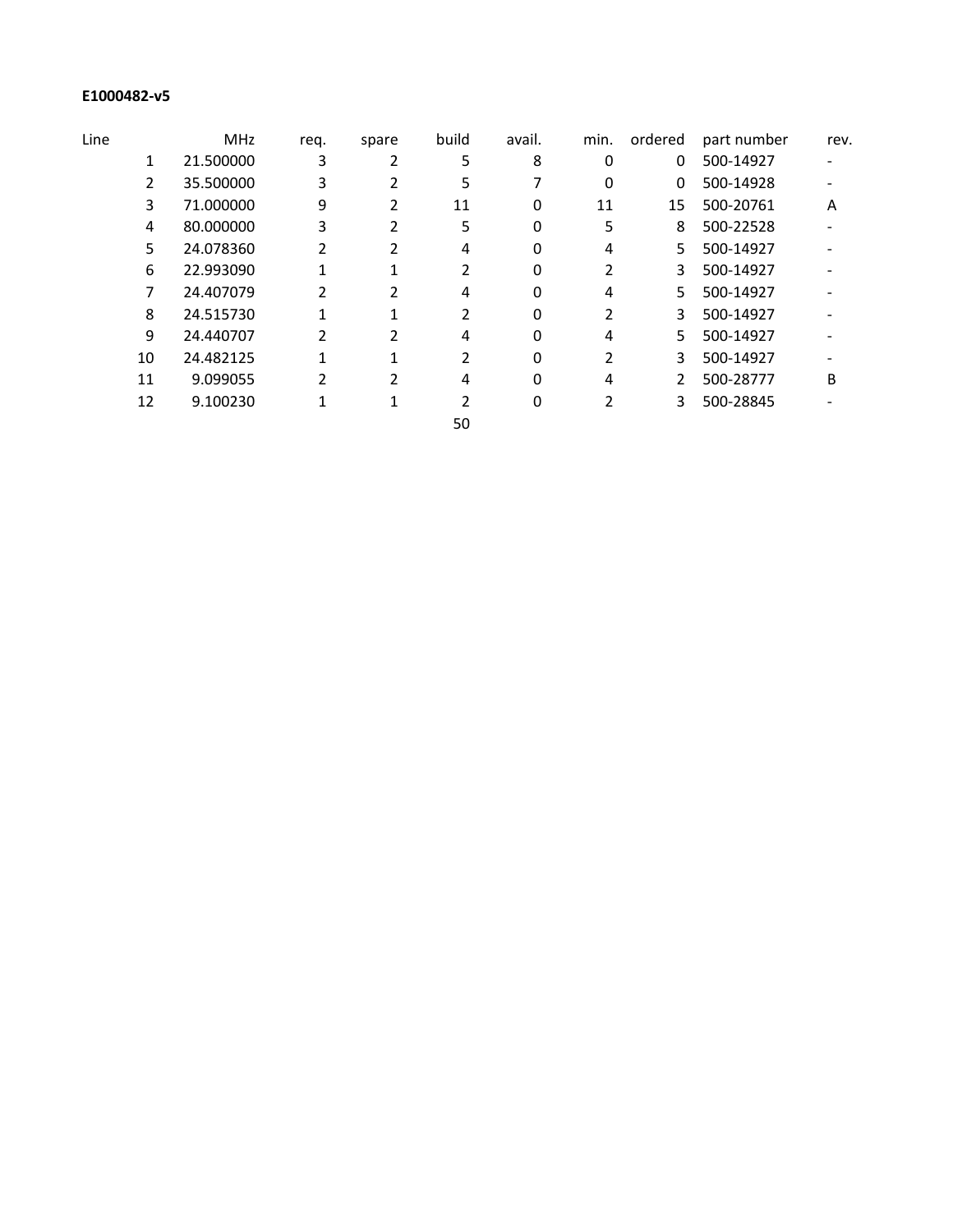| <b>Serial</b> | <b>Frequency</b> | <b>OCXO</b> | Location   | <b>Use</b>            | <b>Box</b>     | Ship                    | Avail. | Temp.     |
|---------------|------------------|-------------|------------|-----------------------|----------------|-------------------------|--------|-----------|
| S1000543      | 21.500000        | 500-14927   | <b>LHO</b> | H1 corner             | $\mathbf{1}$   | 1                       |        |           |
| S1000544      | 21.500000        | 500-14927   | <b>LHO</b> | H <sub>2</sub> corner | $\mathbf{1}$   | $\mathbf 1$             |        |           |
| S1000545      | 21.500000        | 500-14927   | <b>LHO</b> | spare                 | 8              | $\mathbf 2$             |        |           |
| S1000546      | 21.500000        | 500-14927   | LLO        | L1 corner             | 12             | 3                       |        |           |
| S1000547      | 21.500000        | 500-14927   | LLO        | spare                 | 16             | 4                       |        |           |
| S1000548      | 35.500000        | 500-14928   | LHO        | H1 corner             | 1              | $\mathbf 1$             |        |           |
| S1000549      | 35.500000        | 500-14928   | LHO        | H <sub>2</sub> corner | $\overline{2}$ | $\mathbf 1$             |        |           |
| S1000550      | 35.500000        | 500-14928   | LHO        | spare                 | 8              | $\overline{\mathbf{c}}$ |        |           |
| S1000551      | 35.500000        | 500-14928   | LLO        | L1 corner             | 12             | 3                       |        |           |
| S1000552      | 35.500000        | 500-14928   | LLO        | spare                 | 16             | 4                       |        |           |
| S1000553      | 71.000000        | 500-20761   | <b>LHO</b> | H1 corner             | $\overline{2}$ | $\mathbf{1}$            |        |           |
| S1000554      | 71.000000        | 500-20761   | <b>LHO</b> | H <sub>1</sub> EX     | $\overline{2}$ | $\mathbf 1$             |        |           |
| S1000555      | 71.000000        | 500-20761   | <b>LHO</b> | H1 EY                 | 3              | 1                       |        |           |
| S1000556      | 71.000000        | 500-20761   | <b>LHO</b> | H <sub>2</sub> corner | $\mathbf{3}$   | $\mathbf 1$             |        |           |
| S1000557      | 71.000000        | 500-20761   | <b>LHO</b> | H <sub>2</sub> EX     | 3              | $\mathbf 1$             |        |           |
| S1000558      | 71.000000        | 500-20761   | <b>LHO</b> | H <sub>2</sub> EY     | 4              | $\mathbf 1$             |        |           |
| S1000559      | 71.000000        | 500-20761   | <b>LHO</b> | spare                 | 8              | $\overline{2}$          |        |           |
| \$1000560     | 71.000000        | 500-20761   | <b>LLO</b> | L1 corner             | 12             | $\overline{\mathbf{3}}$ |        |           |
| S1000561      | 71.000000        | 500-20761   | <b>LLO</b> | L1 EX                 | 13             | $\overline{\mathbf{3}}$ |        |           |
| S1000562      | 71.000000        | 500-20761   | <b>LLO</b> | L1 EY                 | 13             | 3                       |        |           |
| S1000563      | 71.000000        | 500-20761   | LLO        | spare                 | 16             | $\overline{4}$          |        |           |
| S1000564      | 80.000000        | 500-22528   | LHO        | H1 corner             | 4              | 1                       |        |           |
| S1000565      | 80.000000        | 500-22528   | LHO        | H <sub>2</sub> corner | 4              | 1                       |        |           |
| S1000566      | 80.000000        | 500-22528   | LHO        | spare                 | 9              | $\mathbf 2$             |        |           |
| S1000567      | 80.000000        | 500-22528   | LLO        | L1 corner             | 13             | 3                       |        |           |
| \$1000568     | 80.000000        | 500-22528   | LLO        | spare                 | 17             | 4                       |        |           |
| S1000569      | 24.078360        | 500-14927   | <b>LHO</b> | H1 IMC corner         | 5              | $\mathbf 1$             |        |           |
| S1000570      | 24.078360        | 500-14927   | <b>LHO</b> | spare                 | 9              | $\mathbf 2$             |        |           |
| S1000571      | 24.078360        | 500-14927   | LLO        | L1 IMC corner         | 14             | 3                       |        |           |
| S1000572      | 24.078360        | 500-14927   | LLO        | spare                 | 17             | $\sqrt{4}$              |        |           |
| S1000573      | 24.078360        | 500-14927   | LHO        | H2 IMC Corner         | 5              | 1                       |        |           |
| S1000574      | 79.200000        | 500-14927   | LHO        | H1 corner             | 9              | $\overline{2}$          |        |           |
| S1000575      | 24.407079        | 500-14927   | <b>LHO</b> | H1 EX                 | 5              | $\mathbf 1$             |        |           |
| S1000576      | 24.407079        | 500-14927   | <b>LHO</b> | spare                 | 10             | $\overline{2}$          |        |           |
| S1000577      | 24.407079        | 500-14927   | <b>LLO</b> | L1 EX                 | 14             | $\mathbf{3}$            |        |           |
| S1000578      | 24.407079        | 500-14927   | <b>LLO</b> | spare                 | 17             | 4                       |        |           |
| S1000579      | 24.407079        | 500-14927   | <b>LHO</b> | H <sub>2</sub> EX     | 6              | $\mathbf 1$             |        |           |
| S1000580      | 79.200000        | 500-14927   | LHO        | L1 corner             | 10             | $\overline{2}$          |        |           |
| \$1000581     | 24.482125        | 500-14927   | <b>LHO</b> | H1 EY                 | 6              | $\mathbf{1}$            |        |           |
| S1000582      | 79.200000        | 500-14927   | <b>LHO</b> | H <sub>2</sub> corner | 10             | $\mathbf 2$             |        |           |
| S1000583      | 24.482125        | 500-14927   | LLO        | L1 EY                 | 15             | $\overline{\mathbf{3}}$ |        |           |
| \$1000584     | 24.482125        | 500-14927   | <b>LLO</b> | spare                 | 18             | 4                       |        |           |
| \$1000585     | 24.482125        | 500-14927   | LHO        | H <sub>2</sub> EX     | 7              | 1                       |        |           |
| S1000586      | 24.482125        | 500-14927   | <b>LHO</b> | spare                 | 11             | 2                       |        |           |
| S1000587      | 9.100230         | 500-28845   | <b>LHO</b> | H1 corner             | $\overline{7}$ | $\mathbf{1}$            |        |           |
| S1000588      | 9.100230         | 500-28845   | <b>LHO</b> | spare                 | 11             | $\overline{2}$          |        |           |
| S1000589      | 9.099055         | 500-28777   | <b>LLO</b> | L1 corner             | 15             | 3                       |        |           |
| S1000590      | 9.099055         | 500-28777   | LLO        | spare                 | 18             | 4                       | no     |           |
| S1000591      | 9.099471         | <b>TBD</b>  | <b>LHO</b> | H <sub>2</sub> corner | 7              | 1                       | no     | 80.000000 |
| S1000592      | 9.099471         | TBD         | LHO        | spare                 | 11             | $\overline{2}$          | no     | 80.000000 |